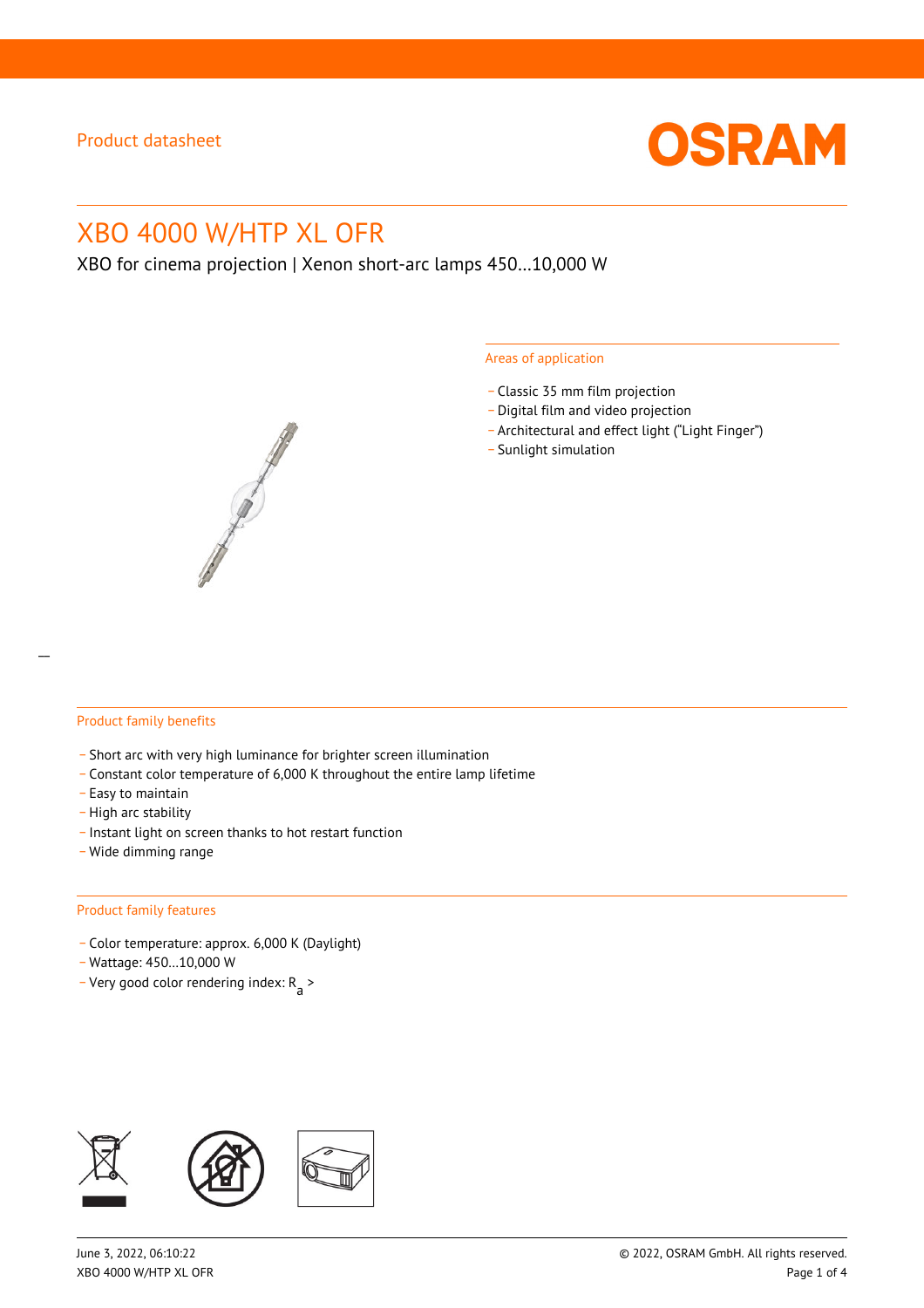# Product datasheet

### Technical data

### **Electrical data**

| <b>Nominal current</b> | 130 A     |
|------------------------|-----------|
| Current control range  | 100140 A  |
| Nominal wattage        | 4000.00 W |
| Nominal voltage        | 30.0 V    |

# **Dimensions & weight**



| <b>Diameter</b>                             | $70.0$ mm          |
|---------------------------------------------|--------------------|
| Length                                      | $410.0 \text{ mm}$ |
| Length with base excl. base pins/connection | 382.00 mm          |
| Light center length (LCL)                   | 167.5 mm $^{1}$    |
| Cable/wire length, input side               |                    |
| Electrode gap cold                          | $7.0 \text{ mm}$   |
| <b>Product weight</b>                       | 827.60 g           |
| Cable length                                | 400.0              |

1) Distance from end of base to tip of electrode (cold)

### **Temperatures & operating conditions**

| Max. permitted ambient temp. pinch point | 230 °C |
|------------------------------------------|--------|
|                                          |        |

#### **Lifespan**

# **Additional product data**

| Base anode (standard designation)   | SFa30-14 |
|-------------------------------------|----------|
| Base cathode (standard designation) | SFc30-14 |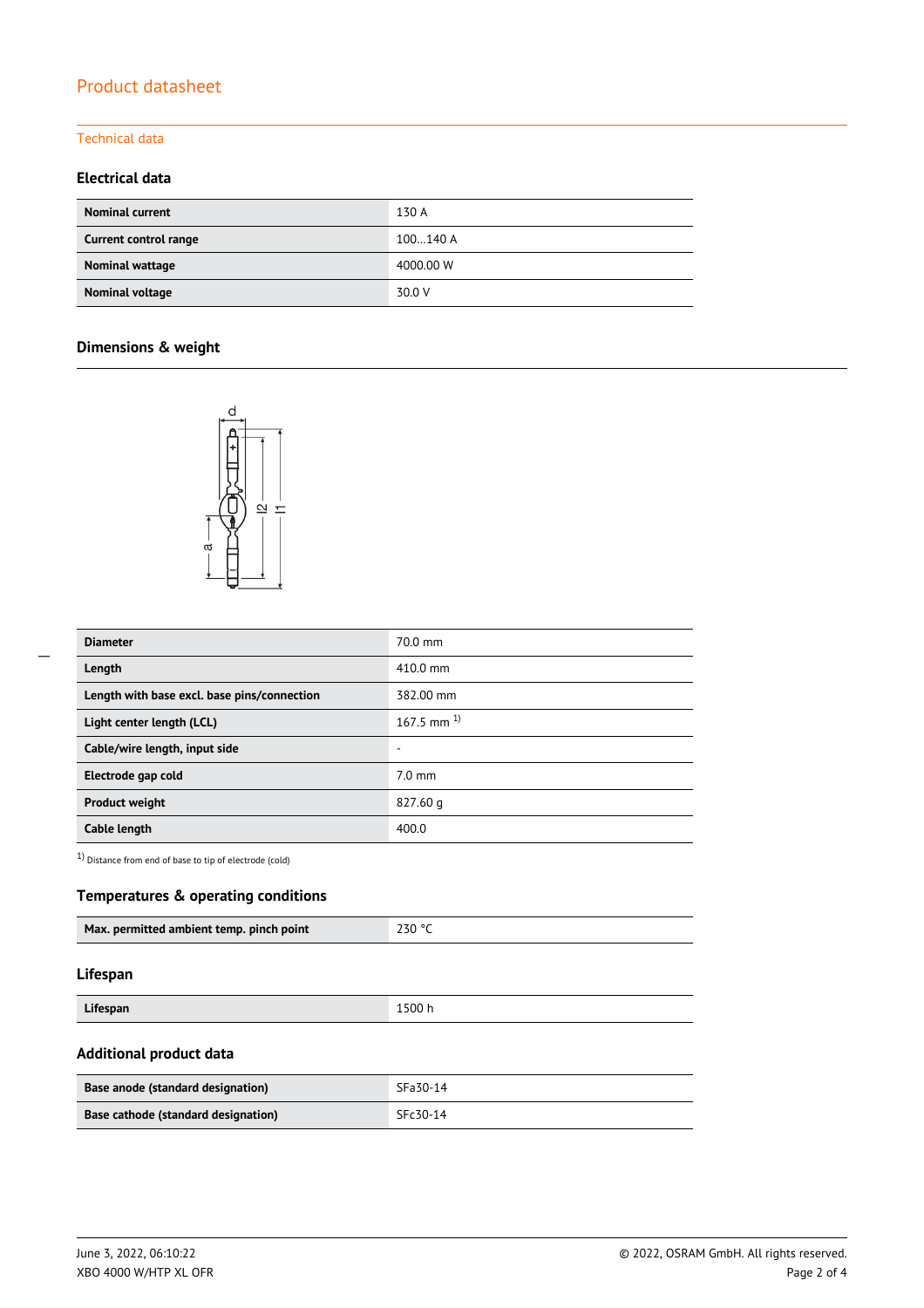# Product datasheet

# **Capabilities**

| Cooling                 | Forced $1$              |
|-------------------------|-------------------------|
| <b>Burning position</b> | $s20/p20$ <sup>2)</sup> |

1) Vertical and horizontal

2) For vertical burning position: anode (+) on top

#### **Environmental information**

| Information according Art. 33 of EU Regulation (EC) 1907/2006 (REACh) |                                                                                                       |  |  |  |
|-----------------------------------------------------------------------|-------------------------------------------------------------------------------------------------------|--|--|--|
| <b>Date of Declaration</b>                                            | 01-04-2022                                                                                            |  |  |  |
| <b>Primary Article Identifier</b>                                     | 4008321244024   4008321412874                                                                         |  |  |  |
| Candidate List Substance 1                                            | Lead                                                                                                  |  |  |  |
| CAS No. of substance 1                                                | 7439-92-1                                                                                             |  |  |  |
| Safe Use Instruction                                                  | The identification of the Candidate List substance is<br>sufficient to allow safe use of the article. |  |  |  |
| Declaration No. in SCIP database                                      | 35C99854-8D47-47B1-BFDC-A286862D25E2                                                                  |  |  |  |